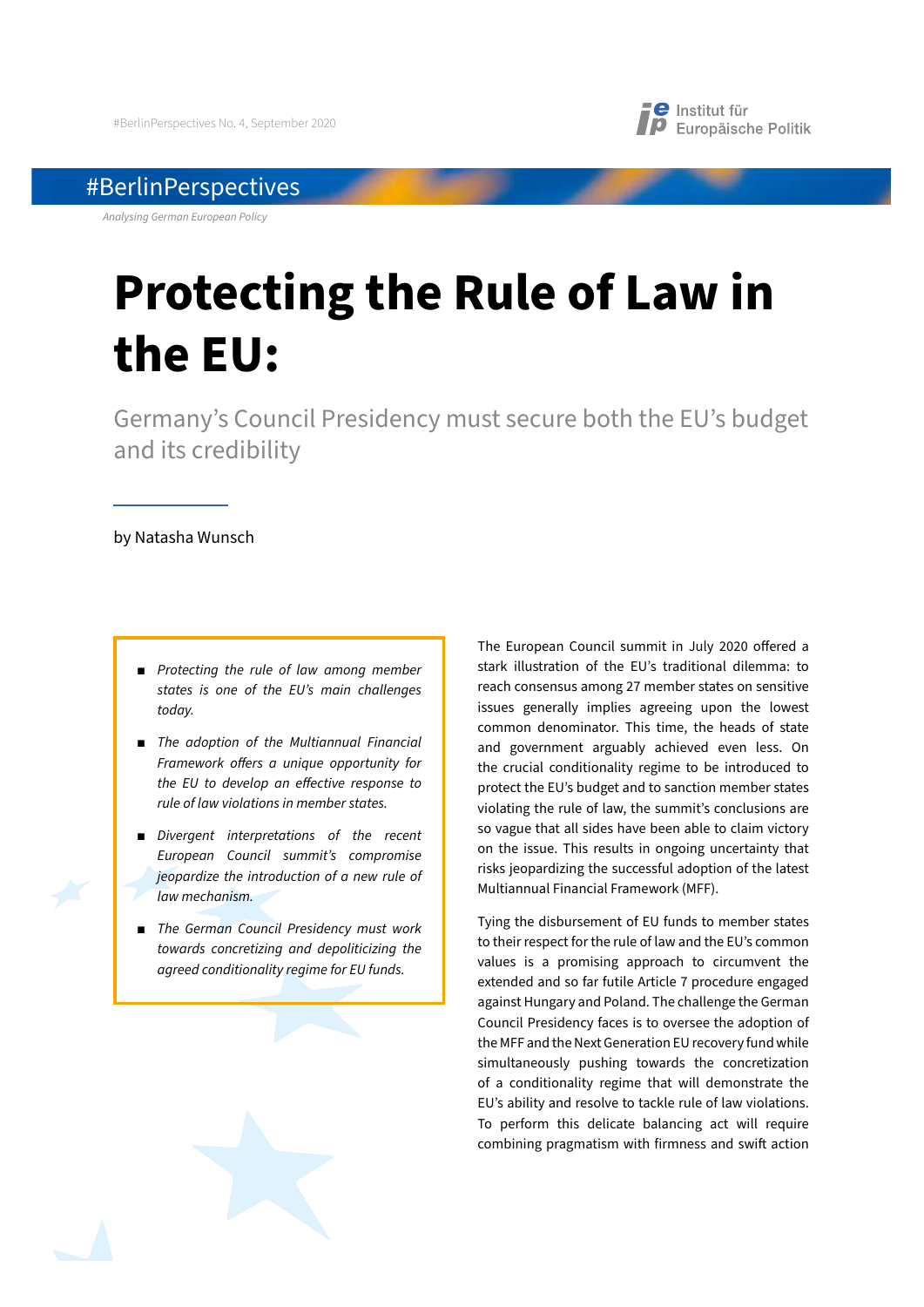to ensure the introduction of an effective rule of law mechanism.

# **Tackling the rule of law challenge**

Developing an adequate response to rule of law violations by member states has become more pressing for the EU in recent years. The Article 7 procedure, initially designed for this purpose, has proven in practice unable to deter the Fidesz and the Law and Justice Party (PiS) governments in Hungary and Poland from undermining judicial independence and media freedom in these countries. Launched in December 2017 against Poland and in September 2018 against Hungary, the procedure has so far failed to produce any tangible results. This is not least due to the institutional hurdles that require member states to secure first a qualified majority and then unanimity to impose sanctions up to the suspension of voting rights upon the targeted country.

In response to a request by the European Parliament, the European Commission in 2018 proposed an alternative mechanism that holds more direct consequences for the countries concerned. Its basic idea is to tie the disbursement of EU funds to respect for the rule of law. The original proposal foresees that the Commission would propose appropriate measures to the Council in cases where a generalized deficiency of the rule of law has been established, with the decision reversed only where the Council can muster a qualified majority within a month. Unlike the lengthy and highly politicized Article 7 procedure, the new instrument seeks to address rule of law violations more swiftly, simply, and effectively.

The July European Council summit appeared to endorse a watered-down version of the Commission's mechanism. While it embraces the need for a conditionality regime for EU funds, the conclusions posit that "the Commission will propose measures in case of breaches for adoption by the Council by qualified majority" and that "the European Council will revert rapidly to the matter."

## **The limits of constructive ambiguity**

The wording of the European Council conclusions allows for at least three alternative interpretations that differ widely in their implications.

The first entails a higher threshold for the imposition of sanctions, with a formal approval by the Council replacing the initial reverse qualified majority contained in the Commission proposal. This would offer an improvement over the current lack of any conditionality mechanism for EU funding, but would raise the bar for its effective implementation. Most importantly, the need for an official endorsement by member states would contribute to the kind of politicization of the instrument that has proven detrimental in the case of the Article 7 procedure, whose weaknesses the new mechanism is supposed to compensate.

Following the European Council, Hungarian Prime Minister Viktor Orbán and Polish Prime Minister Mateusz Morawiecki touted an alternative interpretation. They suggested that the explicit reference to the European Council reverting to the matter implies that any decision related to the introduction of a conditionality regime would inevitably be taken under unanimity rule during a future summit. This understanding would grant each member state a veto over any such initiative, resulting in a stalemate akin to the current deadlock on Article 7.

*Whether the European Parliament would really reject the EU's budget and the Next Generation EU recovery fund over an insu*!*icient rule of law mechanism is an open question.* 

Finally, a third view considers that the European Council's language opens the door for an adoption of the Commission's proposal via ordinary legislative procedure. This would require only a qualified majority in the Council and thus sideline reluctant member states to potentially open the way to sweeping changes to the way in which the EU disburses its funds.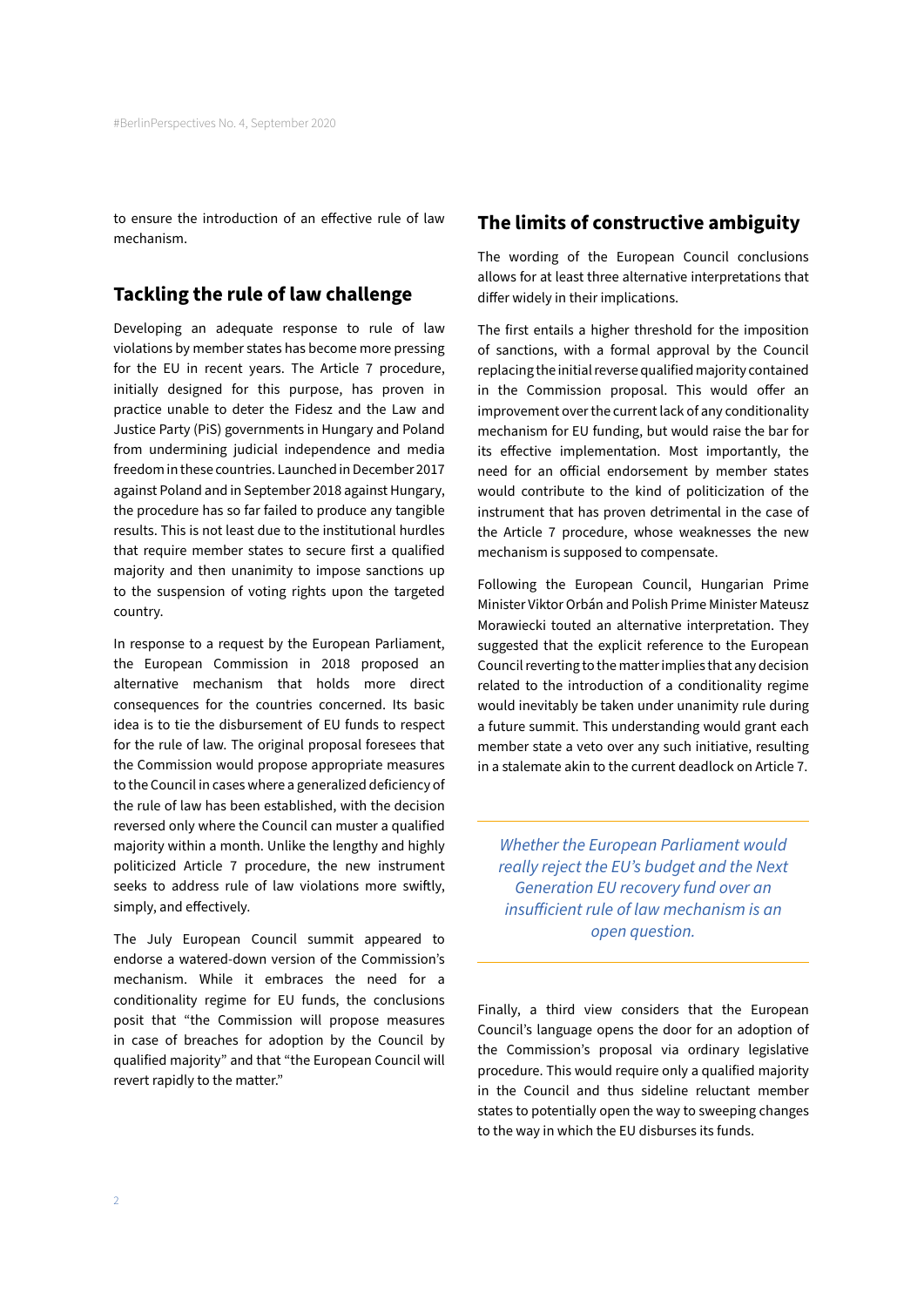The ambiguous language ultimately allowed heads of state and government to reach a written agreement on the introduction of a conditionality regime for EU funding. Besides diverging interpretations among member states, however, there is an additional stumbling block. The European Parliament, which has traditionally been very vocal in supporting a decisive EU response to rule of law violations, is dissatisfied even with the most ambitious reading of the European Council conclusions and has requested a renegotiation. In a joint letter sent to German Chancellor Angela Merkel and Commission President Ursula von der Leyen at the end of August, the conservatives, social democrats, liberals and greens in the European Parliament demanded a return to the reverse qualified majority and the incorporation of annual monitoring reports on EU values into the legal instrument to be adopted. Failing this, they are threatening to block the adoption of the MFF. Whether the European Parliament would really reject the EU's budget and the Next Generation EU recovery fund over an insufficient rule of law mechanism is an open question. Still, the current confrontation shows how tense the situation is in which Germany's Council Presidency must seek to foster agreement.

## **Germany's balancing act**

A lot will depend on Germany's ability to use its Council Presidency to simultaneously ensure the adoption of the MFF and the Next Generation EU recovery fund while also paving the way to the introduction of an effective conditionality regime. Intricate timing issues complicate coherent action. The recovery fund, which will allow the EU to issue debt for the first time, needs to be ratified by all national parliaments. Until this has happened, wary member states can use ratification as leverage to prevent the adoption of any rule of law conditionality on EU funding. At the same time, with Poland and Hungary among its main beneficiaries, swift adoption of the MFF is in their interest.

For now, Chancellor Merkel has decided to take a pragmatic approach. She claimed ahead of the European Council summit that "to link funds to the rule of law (…) you first need funds." Still, Germany has also signalled that it intends to use its Council Presidency to push ahead on adopting the Commission's 2018 proposal. Given its political standing as well as its role as a net contributor to the EU's budget, Germany is uniquely situated to drive both dossiers forward before the end of the year. During the July summit, Merkel personally handled negotiations with Orbán. Herein may in fact lie the key to a solution: according to some media sources, she reassured him that she would seek to conclude the ongoing Article 7 procedure against Hungary by the end of the year. In exchange, Orbán may be willing to compromise on the exact shape of the rule of law mechanism.

*For now, Chancellor Merkel has decided to take a pragmatic approach. She claimed ahead of the European Council summit that "to link funds to the rule of law (…) you first need funds."*

# **Towards an e!ective rule of law mechanism**

The July European Council summit succeeded in reaching agreement on the need for a conditionality regime for EU funds. It is crucial that the EU now translate this political consensus into a legal regulation that can remedy the failure of the Article 7 procedure to act as an effective deterrent to member states violating the rule of law. Two elements will be essential: to concretize the rule of law mechanism while at the same time depoliticizing it.

Using the Commission's 2018 proposal for a regulation as a starting point appears the most straightforward way, and one that is apparently also favoured by the German government. It contains the necessary legal rationale as well as a clear articulation of the cases in which the mechanism may be triggered, which map rather neatly onto the accusations levied against Hungary and Poland. In light of the European Council conclusions, it seems difficult to retain the reverse qualified majority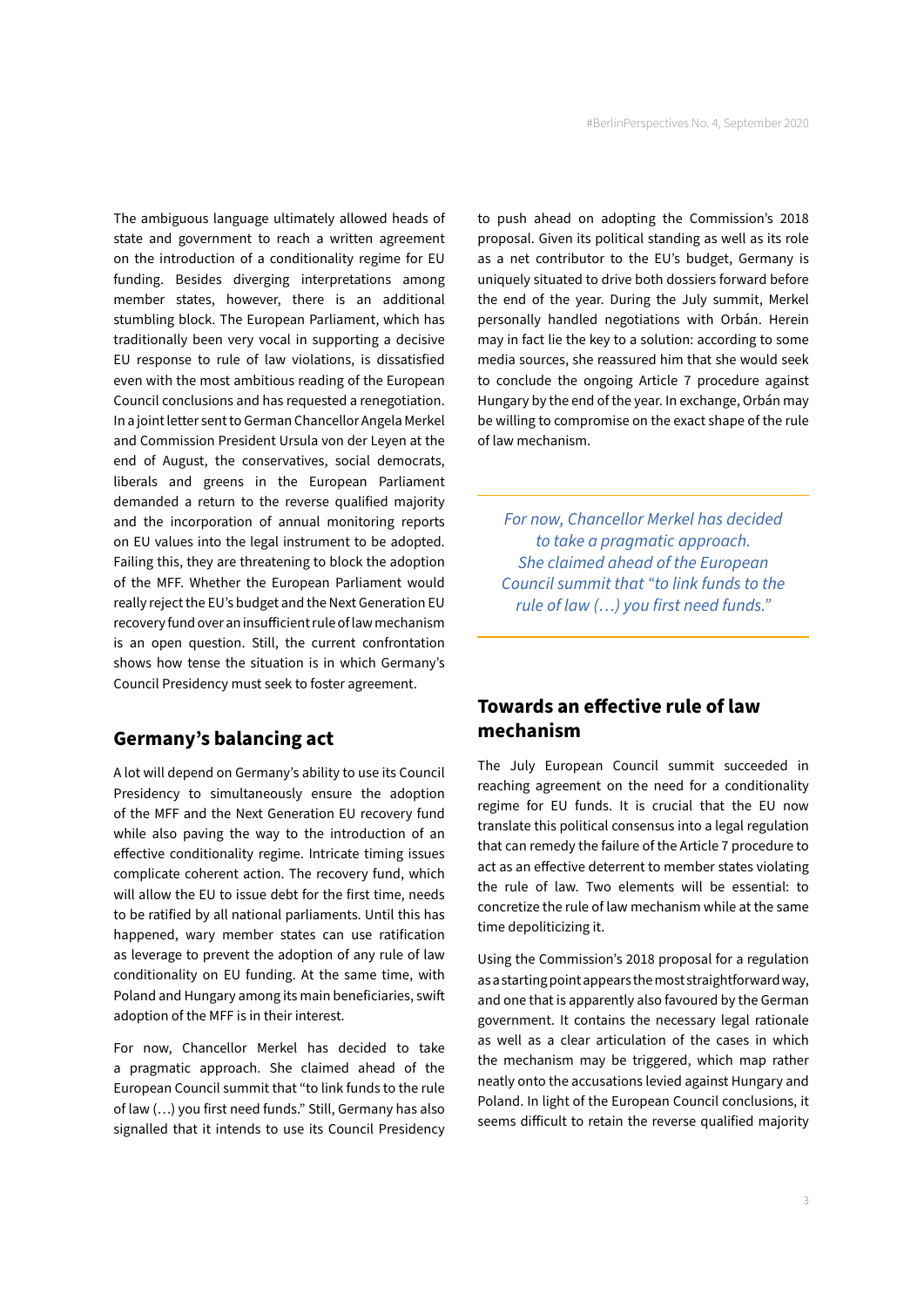demanded by the European Parliament. To avoid any drawn-out political debates each time the Commission proposes to withhold EU funds from a member state, the mechanism will need to be all the more specific about the kinds of violations that may result in sanctions and their assessment.

Regarding the scope of the mechanism, it seems preferable to stick to a narrower catalogue of criteria that can be more objectively assessed. This would still allow for those countries implicitly concerned by the mechanism to be targeted – Poland and Hungary have been convicted of infringements of EU law by the Court of Justice of the EU – without raising undue concerns over political interference in domestic affairs.

*The creation of an e*!*ective conditionality regime is a matter of re-establishing the EU's credibility when it comes to addressing rule of law violations in its midst.* 

With regard to depoliticization, the Commission proposal foresees a qualitative assessment drawing on a wide range of sources, including not only EU institutions but also external bodies such as the Council of Europe and in particular its Venice Commission, which has considerable expertise on rule of law issues. In light of the political obstacles impeding the effective use of the Article 7 procedures, it seems preferable to introduce a procedure that is independent of political majorities and instead based upon a simple judicial assessment. Different proposals have been floated. For example, relying on the EU's Fundamental Rights Agency would shift the task of establishing whether a given country is breaching the rule of law from its fellow member states to a non-political body. Another approach would tie any sanctions relating to EU funds to the non-implementation of judgments by the Court of Justice of the EU relating to Article 19. This would establish an objective trigger and produce a mechanism that is limited in scope, but focused on those violations

that pose the most serious threat to the EU's integrity and the interests of other member states.

The creation of an effective conditionality regime is a matter of re-establishing the EU's credibility when it comes to addressing rule of law violations in its midst. The coming months will show whether the German Council Presidency is able to live up to this task. Without such a solution, the EU will not only once again fall short of protecting its financial interests, but also risk further undermining its own values as well as its credibility when promoting democracy in third countries.